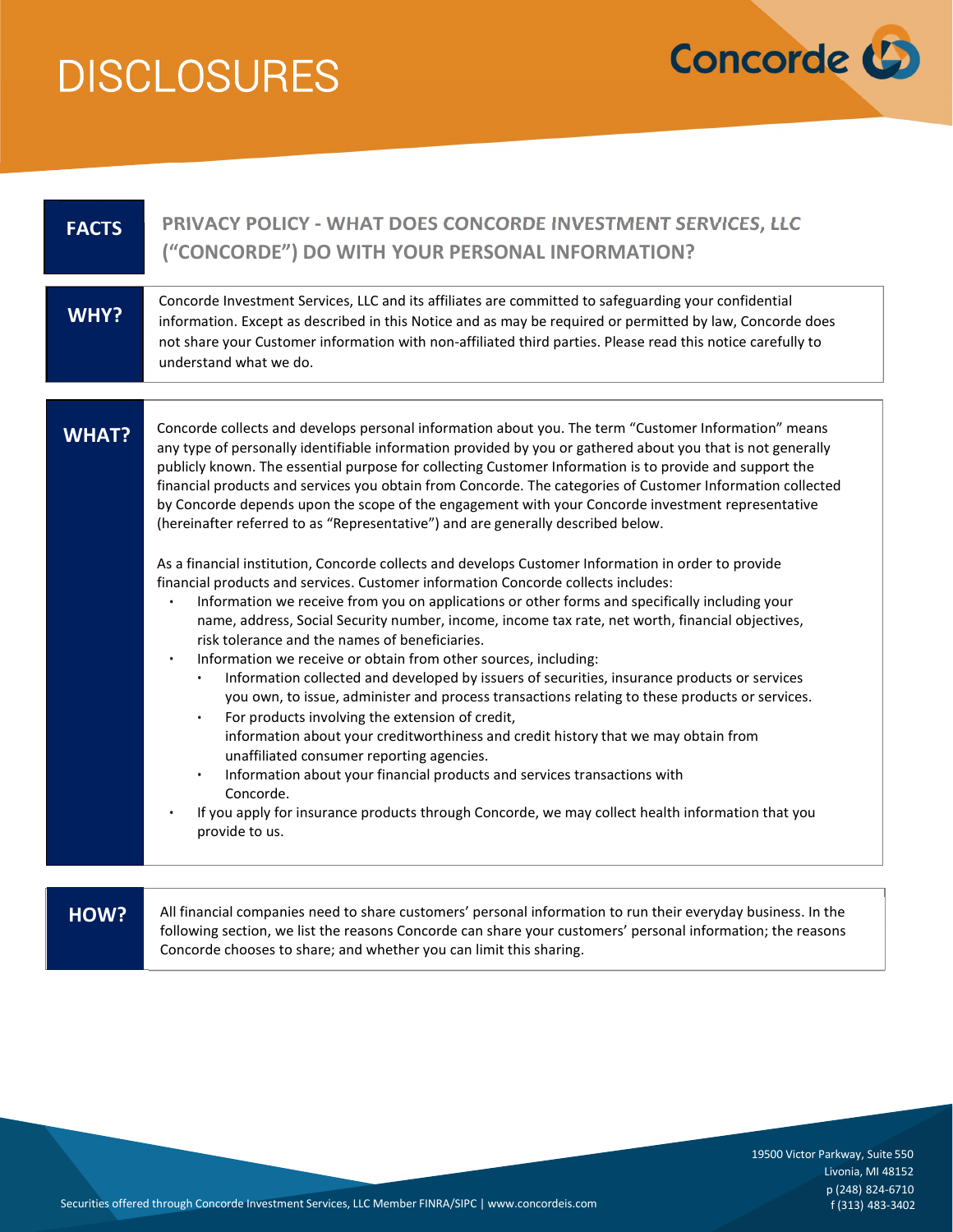

## DOES CONCORDE SHARE YOUR PERSONAL INFORMATION?

Yes.

To administer, manage and service customer accounts, process transactions and provide related services for your accounts, it is necessary for us to provide access to Customer Information within Concorde and to certain non-affiliated companies.

Concorde restricts access to Customer Information to our Representatives and employees who need the information to perform their job responsibilities. Concorde maintains agreements, as well as physical, electronic, and procedural security measures that comply with federal regulations to safeguard your Customer Information.

# REASONS WE CAN SHARE YOUR PERSONAL INFORMATION

We may share Customer Information we gather with:

- Entities that perform services for use or function on our behalf (including check printing services, clearing broker/dealers, investment companies and insurance companies).
- Third-party administrators and vendors for the purposes of providing current and future information on your account (such as transaction history, tax information and performance reporting).
- Financial institutions with whom we have entered into a networking agreement to provide you with valuable financial products or services.

Concorde recognizes the right of each customer to select a broker-dealer representative to provide brokerage and insurance products and services. Your Customer Information may be shared with your Representative and his/her new firm during the transfer of your Representative's securities registration to another firm. The information to be shared may include Confidential Information in the custody of your Representative as well as other information in our possession or in the possession of certain non-affiliated third parties who perform services for your account that we believe are necessary to transfer your account, including your address, telephone number, email address, account number and type, transaction history, tax reporting information and other information relating to your account.

Your Customer Information may also be shared with certain entities that are owned, controlled by or affiliated with your Representative.

In addition, in the event your Representative (or his/her estate) agrees with an unaffiliated representative to sell all or some portion of his/her securities or insurance business, your confidential Customer Information may be shared with the acquiring representative and his/her firm.

To the extent you provide health information to Concorde for the purpose of making application for insurance products, such information will not be disclosed to non-affiliated companies for any purpose, except:

- To underwrite or administer your insurance policy or related claims;
- $\bullet$ As required by law; or
- As authorized by you

## FORMER CLIENTS

If you close an account with Concorde, we will continue to operate in accordance with the principles stated in this Notice.

19500 Victor Parkway, Suite 550 Livonia, MI 48152 p (248) 824-6710 f (313) 483-3402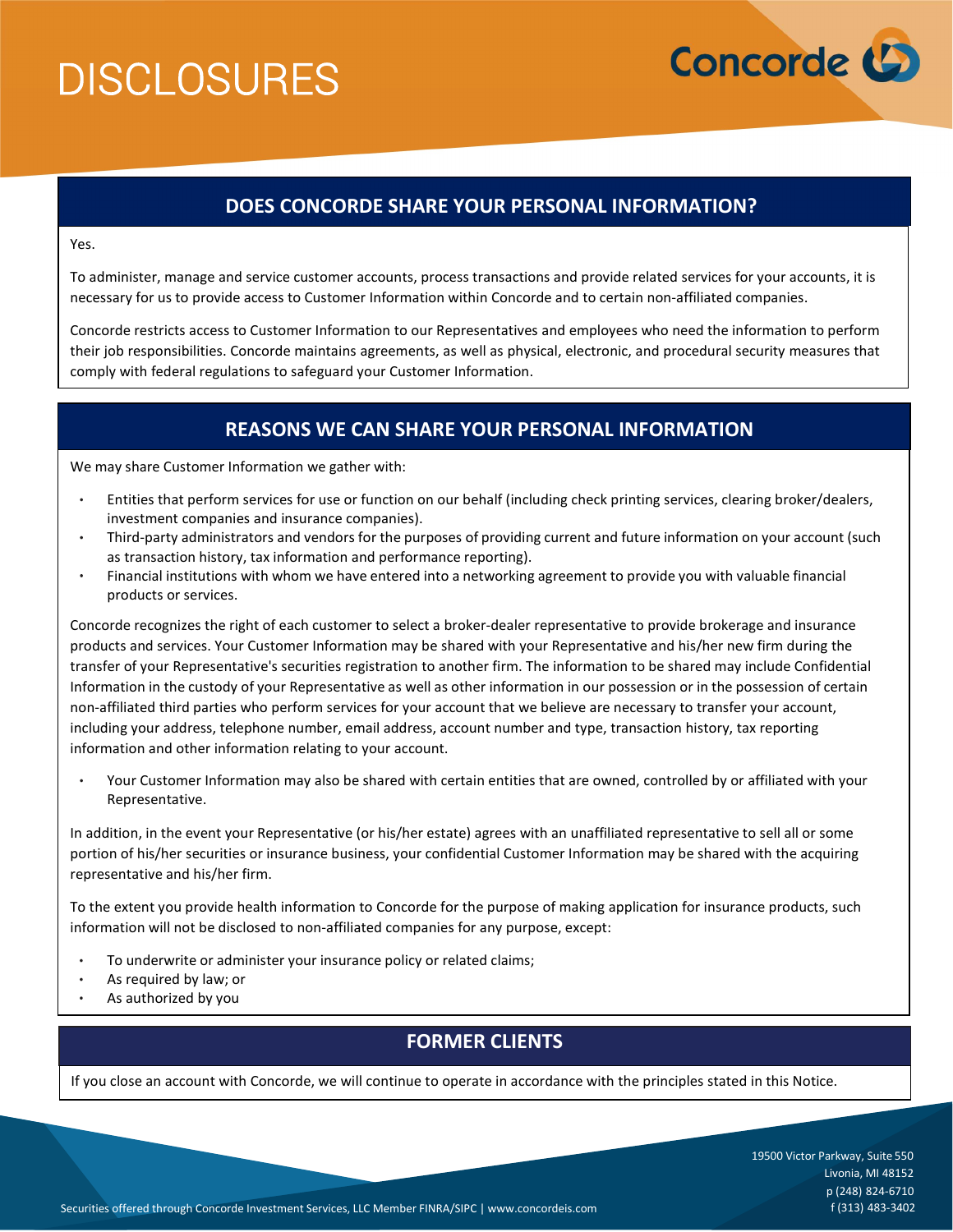

# CAN YOU LIMIT THIS SHARING?

#### Yes.

You may prevent disclosure of your Customer Information by instructing Concorde not to provide your Customer Information in these instances by calling Concorde at 248-824-6710, by email at optout@concordeis.com, or by writing us at: 19500 Victor Parkway, Suite 550, Livonia, Michigan 48152. You may prevent this disclosure now or at any later time. In addition, you may contact us to revoke, or withdraw, your instruction to not share your Customer Information.

# REQUIREMENTS OF LAW

### FEDERAL

 In November 1999, Congress enacted the Gramm-Leach-Bliley Act ("GLBA"). GLBA requires financial institutions, including broker-dealers, investment advisers, and investment companies to adopt policies and procedures designed to protect the privacy of Customer Information. To the extent a financial institution discloses Customer Information to non-affiliated third parties other than as permitted or required by law, customers must be given the opportunity and means to "opt out" (or prevent) such disclosure.

### STATE

### Opt-Out State

If you live in a state that permits you to opt out (or, prevent) disclosure of your Customer Information, and you do not wish for us to share your Customer Information with those entities owned, controlled by or affiliated with your Representative, or if your Representative should sell his/her securities business to an unaffiliated representative or transfer his/her securities registration to another firm, you have the right to opt out of such disclosure. If you wish to prevent sharing of your Customer Information, please call Concorde at 248-824-6710, by email at optout@concordeis.com, or in writing at: 19500 Victor Parkway, Suite 550, Livonia, Michigan 48152.

### Opt-In State

 If you live in a state which requires your affirmative consent to authorize the sharing of your Customer Information, the Representative's new firm, Concorde and/or your Representative will seek your written instruction as required under applicable state law to authorize disclosure of your confidential Customer Information before that data is shared.

- Your Customer Information may also be shared with certain entities that are owned, controlled by or affiliated with your Representative.
- In addition, in the event your Representative (or his/ her estate) agrees with an unaffiliated representative to sell all or some portion of his/her securities or insurance business, your confidential Customer Information may be shared with the acquiring representative and his/her firm.
- You may prevent disclosure of your Customer Information by instructing Concorde not to provide your Customer Information in these instances by calling Concorde at 248-824-6710, by email at optout@concordeis.com, or by writing us at: 19500 Victor Parkway, Suite 550, Livonia, Michigan 48152. You may prevent this disclosure now or at any later time. In addition, you may contact us to revoke, or withdraw, your instruction to not share your Customer Information.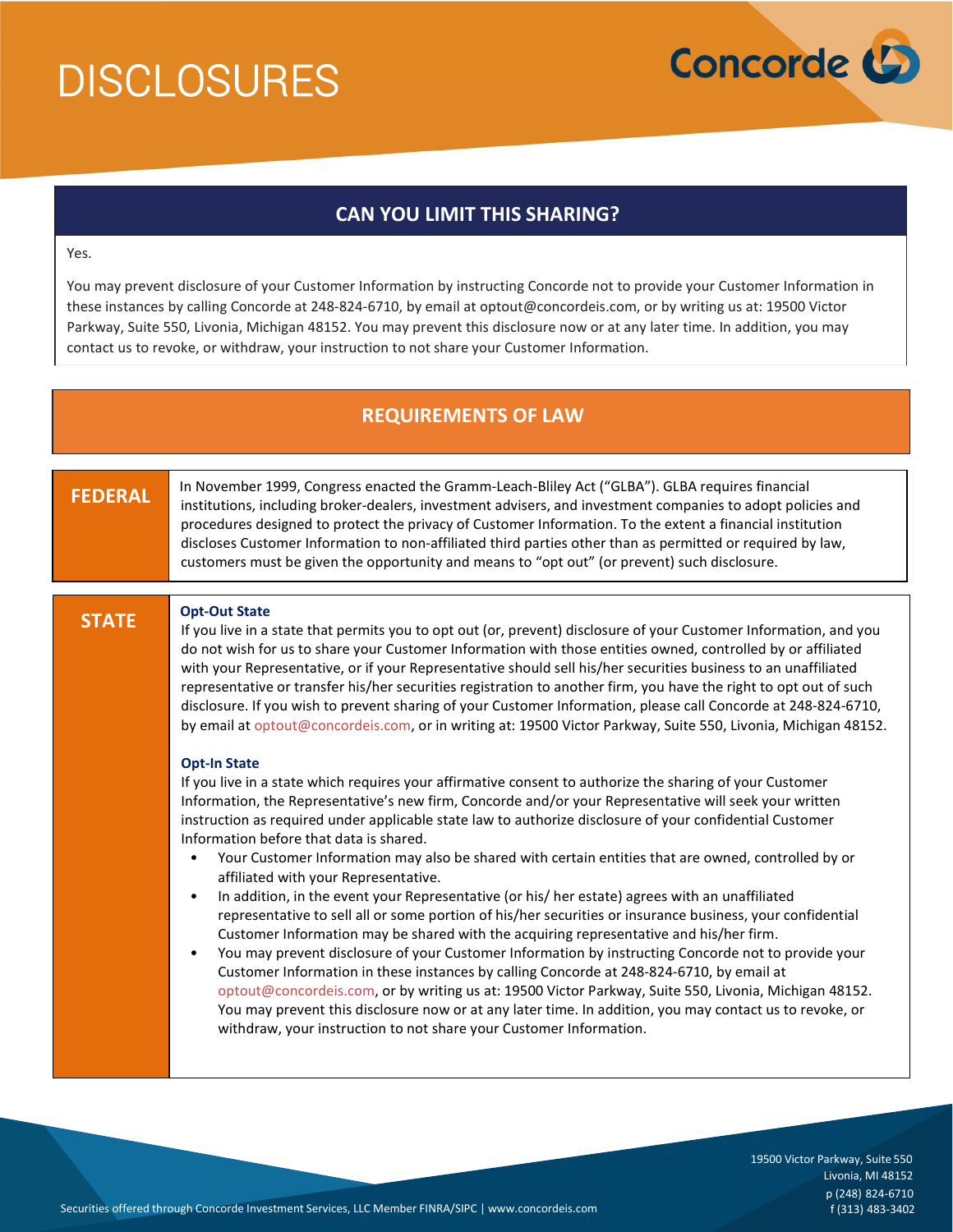

19500 Victor Parkway, Suite 550

| <b>FACTS</b> | BUSINESS CONTINUITY PLANNING – WHAT STEPS DOES CONCORDE TAKE IN<br>THE EVENT OF A BUSINESS DISRUPTION?                                                                                                                                                                                                                                                                                                                                                                                                                                                                                                                                                                                                                                                                                                                                                                                                                                                                                                                                                                                                                                                       |
|--------------|--------------------------------------------------------------------------------------------------------------------------------------------------------------------------------------------------------------------------------------------------------------------------------------------------------------------------------------------------------------------------------------------------------------------------------------------------------------------------------------------------------------------------------------------------------------------------------------------------------------------------------------------------------------------------------------------------------------------------------------------------------------------------------------------------------------------------------------------------------------------------------------------------------------------------------------------------------------------------------------------------------------------------------------------------------------------------------------------------------------------------------------------------------------|
| WHY?         | Concorde Investment Services, LLC, and its affiliates ("Concorde" or the "firm") have developed a Business<br>Continuity Plan on how we will respond to events that could significantly disrupt our business. Since the timing<br>and impact of disasters and disruptions is un-predictable, we will have to be flexible in responding to actual<br>events as they occur. With that in mind, we are providing you with this information on our business continuity<br>plan.                                                                                                                                                                                                                                                                                                                                                                                                                                                                                                                                                                                                                                                                                  |
|              |                                                                                                                                                                                                                                                                                                                                                                                                                                                                                                                                                                                                                                                                                                                                                                                                                                                                                                                                                                                                                                                                                                                                                              |
| HOW?         | We plan to quickly recover and resume business operations after a significant business disruption and respond<br>by safeguarding our employees and property, making a financial and operational assessment, protecting the<br>firm's books and records, and allowing our customers to transact business. In short, our business continuity<br>plan is designed to permit our firm to resume operations as quickly as possible, given the scope and severity of<br>the significant business disruption.                                                                                                                                                                                                                                                                                                                                                                                                                                                                                                                                                                                                                                                       |
|              | Our business continuity plan addresses: data backup and recovery; all mission critical systems; financial and<br>operational assessments; alternative communications with customers, employees, and regulators; alternate<br>physical location of employees; critical supplier, contractor, bank, and counter-party impact; regulatory<br>reporting; and assuring our customers prompt access to their funds and securities if we are unable to process<br>business.                                                                                                                                                                                                                                                                                                                                                                                                                                                                                                                                                                                                                                                                                         |
|              | Our clearing firms (referenced above) back up their own important records in geographically separate areas.<br>While every emergency situation poses unique problems based on external factors, such as time of day and the<br>severity of the disruption, we have been advised by our clearing firms that their objective is to restore their<br>own operations and be able to complete existing transactions and accept new transactions and payments<br>within four hours (Pershing) and promptly (RBC). Your orders and requests for funds and securities could be<br>delayed during this period.                                                                                                                                                                                                                                                                                                                                                                                                                                                                                                                                                        |
|              | Significant business disruptions can vary in their scope; affecting only our firm Home Office, the city where we<br>are located, a single branch office of our firm, all branch office locations in a specific geographic district, or the<br>whole region. Within each of these areas, the severity of the disruption can also vary from minimal to severe. In<br>a disruption to only our Home Office, we will transfer our operations to a local site when needed and expect to<br>recover and resume business within three hours. In a disruption affecting our business district, city, or region,<br>we will transfer operations to sites outside of the affected area and recover and resume business within four<br>hours. In either situation, we plan to continue conducting business, transfer operations to our clearing firm(s) if<br>necessary and notify you through our investment representatives or through our recruiting website. If a<br>significant business disruption is so severe that it prevents us from conducting business, we will assure our<br>customers prompt access to their funds and securities via our clearing firms. |

19500 Victor Parkway, Suite 550 Livonia, MI 48152 p (248) 824-6710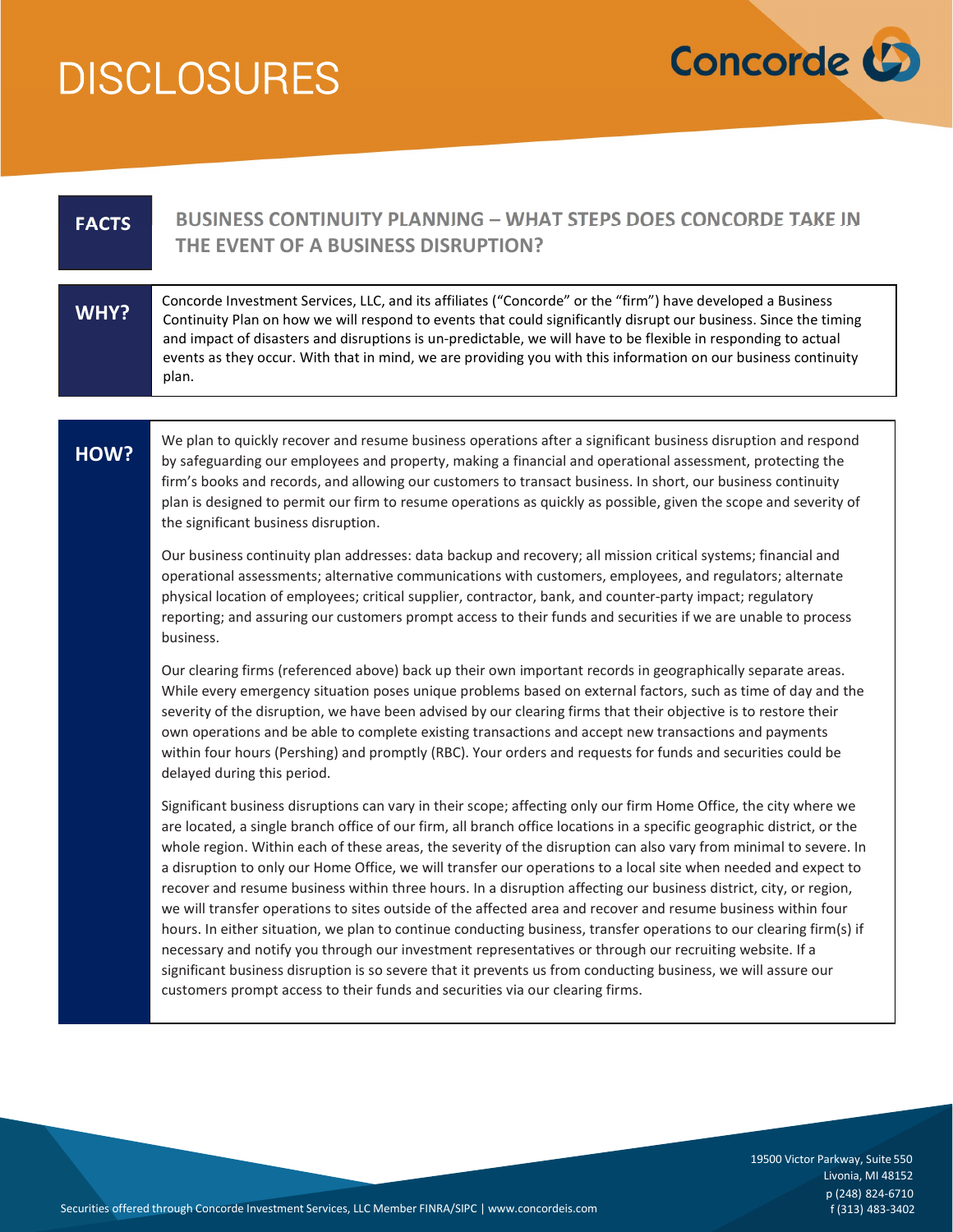

| <b>FACTS</b>                             | <b>BUSINESS CONTINUITY PLANNING, cont.</b>                                                                                                                                                                                                                                                                                                                                                                                                                                                                                                  |                                                                                                                                                                                         |  |
|------------------------------------------|---------------------------------------------------------------------------------------------------------------------------------------------------------------------------------------------------------------------------------------------------------------------------------------------------------------------------------------------------------------------------------------------------------------------------------------------------------------------------------------------------------------------------------------------|-----------------------------------------------------------------------------------------------------------------------------------------------------------------------------------------|--|
| <b>CONTACT</b><br><b>US</b>              | If after a significant business disruption, you cannot contact us as you usually do [through your Concorde<br>representative or via our Home Office telephone number (248) 824-6710, you should call our alternative<br>number (804) 615-5756. Although the firm does not currently maintain a "customer"-oriented web site, in<br>the event of a significant business disruption affecting our Home Office telephone service, we will also post<br>alternative telephone contact numbers on our recruiting website at: www.concordeis.com. |                                                                                                                                                                                         |  |
|                                          | If you cannot access us through any of those means, you should contact the clearing firm responsible for<br>carrying your account. Our clearing firms' addresses, and telephone numbers are:                                                                                                                                                                                                                                                                                                                                                |                                                                                                                                                                                         |  |
|                                          | Pershing, LLC Services<br>P.O. Box 2065<br>Jersey City, NJ 07303<br>(201) 413-3635<br>Attn: Customer Support                                                                                                                                                                                                                                                                                                                                                                                                                                | <b>RBC Clearing &amp; Custody</b><br>(a division of RBC Capital Markets, LLC)<br>250 Nicollet Mall, Ste. 1700<br>Minneapolis, MN 55401-1931<br>(888) 462-1816<br>Attn: Customer Support |  |
|                                          | Our custodian addresses and telephone numbers are:<br>TD Ameritrade Institutional<br>7801 Mesquite Bend Drive<br>Suite 112<br>Irving, TX 75063<br>(866) 381-7360<br>Attn: Customer Support                                                                                                                                                                                                                                                                                                                                                  | Charles Schwab & Co., Inc.<br>958 Summit Park Drive<br>#500<br>Orlando, FL 32810<br>(877) 774-3892<br>Attn: Customer Support                                                            |  |
|                                          | Please note that our custodians' activities on your behalf will be limited to liquidating orders, cash<br>disbursements from check and wire requests, and security (ACAT) transfers. Pershing requires these requests<br>in writing and transmitted via facsimile to: (201) 413-5368 or through the postal service and mailed to:<br>Pershing, LLC<br>P.O. Box 2065<br>Jersey City, NJ<br>07303-2065                                                                                                                                        |                                                                                                                                                                                         |  |
| <b>FOR</b><br><b>MORE</b><br><b>INFO</b> | Concorde Investment Services, LLC<br>19500 Victor Parkway<br>Suite 550<br>Livonia, MI 48152<br>(248) 824-6710<br>Attn: Chief Compliance Office                                                                                                                                                                                                                                                                                                                                                                                              | If you have questions about our business continuity planning, you may contact us at:                                                                                                    |  |

19500 Victor Parkway, Suite 550 Livonia, MI 48152 p (248) 824-6710